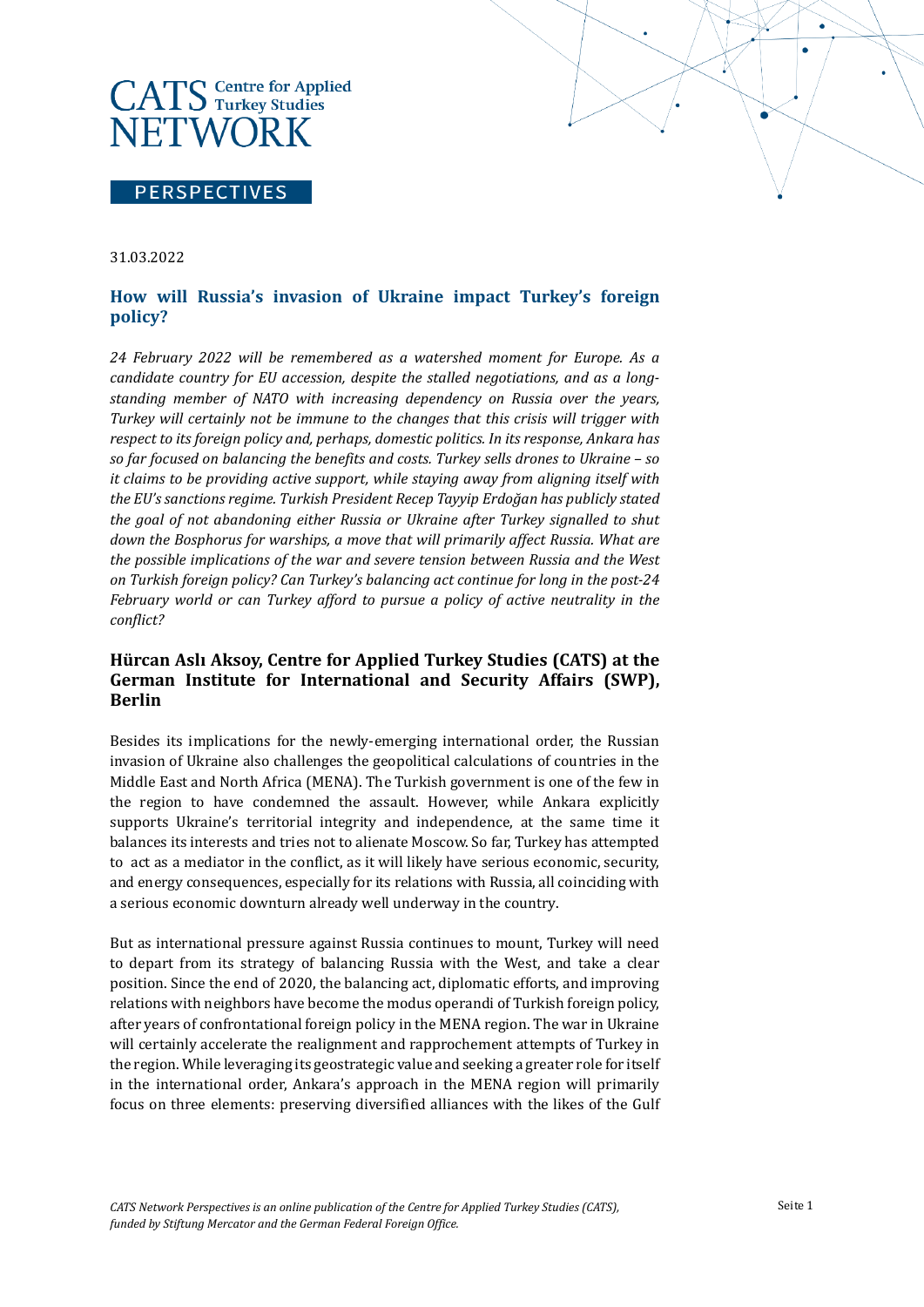states, Israel and Iran; deepening economic ties; and strengthening national and regional security.

#### **Beate Apelt, Friedrich Naumann Foundation for Freedom, Istanbul**

Within NATO, Turkey has long been playing a special role through its relations with Ukraine and Russia. Linked to Ukraine in various ways, the successful use of Turkish Bayraktar drones against the Russian invasion has become the most visible sign of a strategic cooperation. Ankara has always been clear in its condemnation of Russian aggression against Ukraine. However, it has not joined the Western sanctions against the Kremlin. Pertinently, the country is highly dependent on Moscow for its natural gas supplies, its construction and tourism sectors, and agricultural trade. In addition, Turkey is militarily opposing Russia already in several other regional conflicts. Both a further weakening of the crisis-ridden Turkish economy and a potential new influx of refugees triggered by the Russian invasion might pose a vital threat to the Turkish government. Turkey's active mediation efforts between Ukraine and Russia are therefore a clear attempt to prevent a situation where it would have to take sides. As long as Russia remains a significant regional player, Turkey will likely continue its balancing act. At the same time, the country must find its place in the changing European security architecture. If this opens the door not only to improving Turkey's relations with NATO partners but also to engaging the country in rules-based cooperation beyond NATO, then this is a chance not to be missed.

## **Dimitar Bechev, Oxford School of Global and Area Studies, Oxford**

Turkey has long pursued a balancing act between Russia and the West. It cooperates with Russia when it sees fit but also remains committed to NATO. Deepening ties with Western-leaning countries in the post-Soviet space – Georgia, Moldova, but first and foremost Ukraine – is part and parcel of Turkey's agenda. Moreover, engaging with Kyiv has delivered benefits: being a counterweight to Russia, establishing trade and investment links, and, lately, boosting prospects of expanding cooperation at defence industry level.

The war highlights Turkey's dependence on NATO as its ultimate insurance policy vis-à-vis Russian expansionism. However, Ankara also feels a sense of vulnerability, be it because of the potential economic fallout from a confrontation with the Kremlin or Russia's ability to spur another wave of refugees from across the Turkish border with Syria. As was the case during the 2008 Georgia war and the 2014 annexation of Crimea, Turkish President Erdoğan's tone is conciliatory. Turkey is not joining the Western-led sanctions against Russia. What is more, Erdoğan as well as Turkish Foreign Minister Mevlüt Çavuşoğlu are trying to mediate between Russian President Vladimir Putin and his Ukrainian counterpart Volodymyr Zelenskyy.

In the longer term, the war is bringing Turkey closer to the West. Turkey's dedemocratization, however, limits the convergence with both the US and the EU.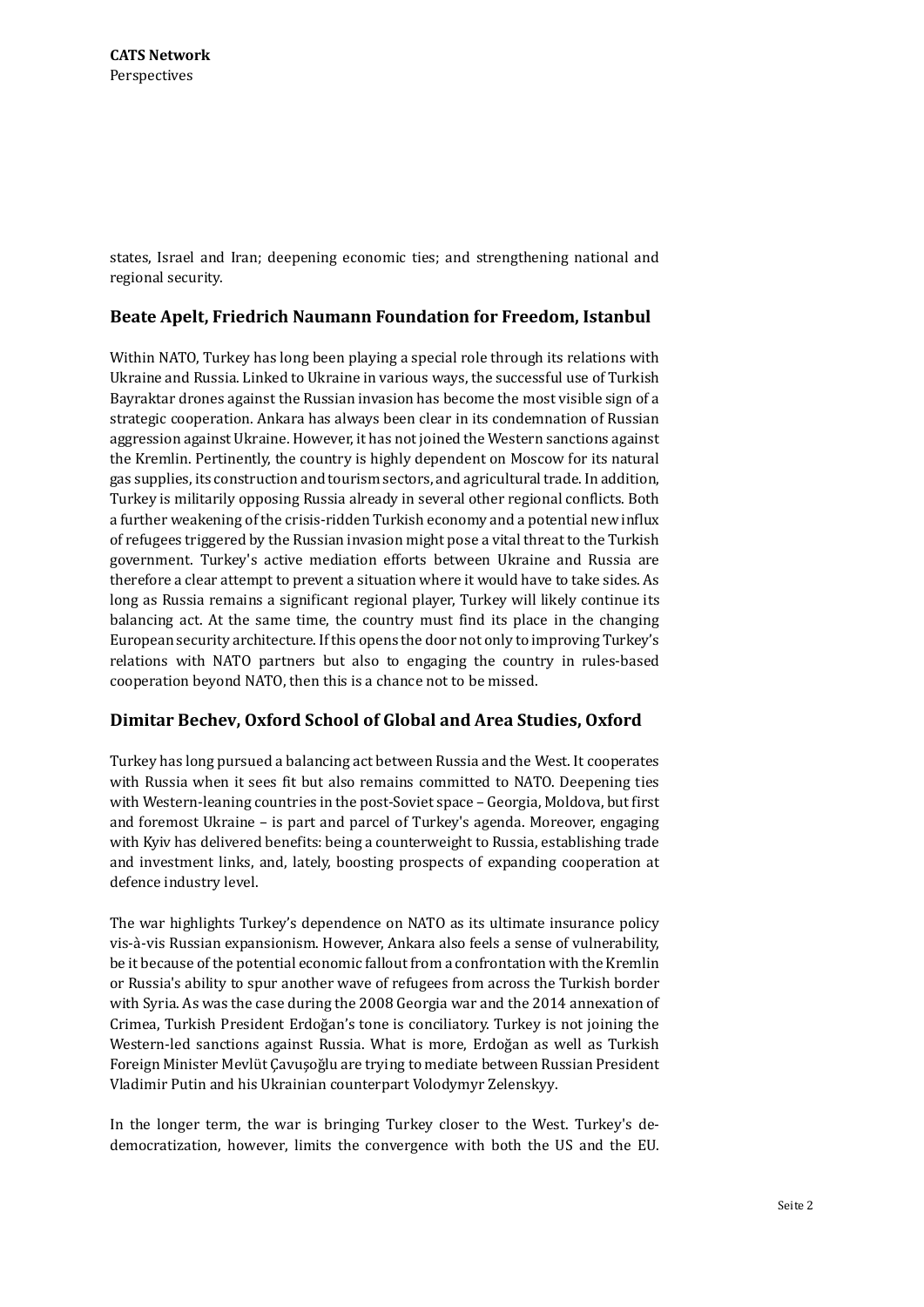NATO might be as relevant as ever to Turkey but re-joining "the strategic West" is not easily convertible to a fundamental reorientation in Turkey's foreign policy, which would imply a value shift too.

## **Mitat Celikpala, Kadir Has University, Istanbul**

Turkey has been actively pursuing a diplomatic solution since the war broke out. Ankara's initial reaction to Russia's attack on Ukraine was that Moscow's decision and stance were unacceptable and it conveyed a message of support to Kyiv. Later, it decided to close the Turkish Straits to both littorals and offered to mediate between Russia and Ukraine.

Turkey has centuries-old experience in confronting and cooperating with Russia while it currently enjoys exclusive economic, political relations as well cooperation on military technology with Kyiv. Ankara has been an outspoken supporter of Ukraine's territorial integrity and a critic of Russia's annexation of Crimea. Meanwhile, it has developed an effective program of cooperation with Kyiv on military technology while retaining effective relations with Russia on energy, agricultural trade, tourism, and some key defence technologies.

Considering Ankara's security concerns, its Western identity as a NATO member and Russia's aggresive policies Turkey's general approach to Russia can be expected to shift toward a more confrontational path than a cooperative one in the coming days. Considering the nuclear aspect of the situation and the heavy Western sanctions imposed on Moscow, it would not be wrong to say that a long and challenging process awaits Ankara. Amidst this situation, Turkey must carefully monitor the changes in its Western allies' and Russia's Turkey perceptions. In so doing, Ankara may have to take decisions against Russia outside of its will, and, rather, follow its allies' decisions and expectations.

## **Selçuk Çolakoğlu, BNU-HKBU United International College, Zhuhai**

The Russia-Ukraine war may urge Turkey and China to cooperate in two potential areas. First, the Western sanctions against Moscow have partially isolated Russia from the global economic and political system. These sanctions have already indirectly affected China and Turkey as big economic partners of Russia, even though Beijing and Ankara have not participated in the sanctions so far. As such, Beijing and Ankara may prioritize their own connectivity projects in Eurasia under China's Belt and Road Initiative (BRI) and Turkey's Middle Corridor Initiative (MCI). Developing alternative overland logistic corridors to Europe will likely become more important for China after Russia's isolation from the EU's economic zone. Beijing will likely consider more projects related to transportation infrastructure in Turkey as well as in Central Asia and the South Caucasus. Second, Russia's exclusion from the Western SWIFT system has concerned both Beijing and Ankara. China and Turkey, which have long been discussing a payment system for bilateral trade in their local currencies,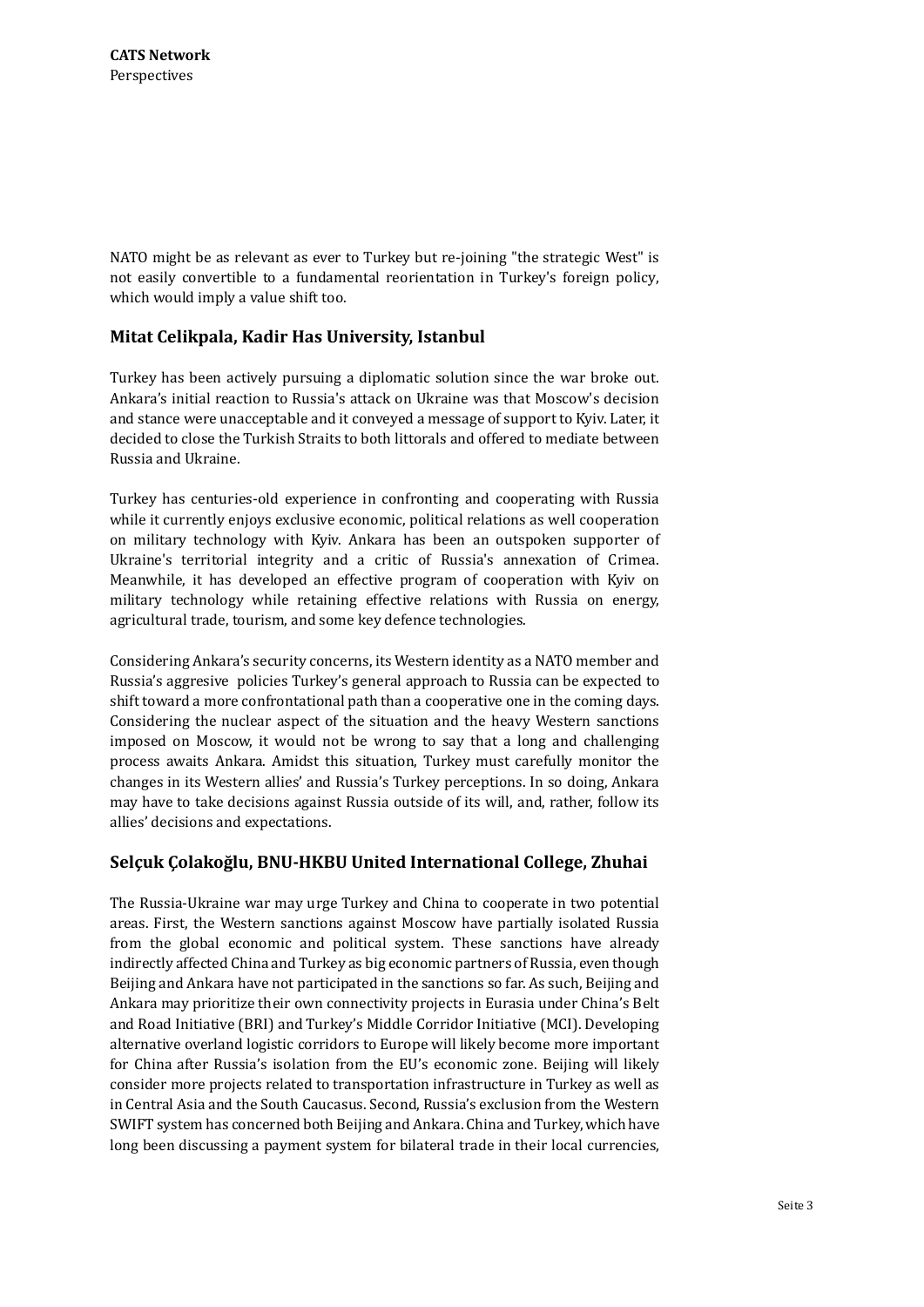are now likely to accelerate their currency cooperation efforts further. As the Chinese yuan is stronger and more stable than the Turkish lira, doing bilateral trade in the Chinese currency may be an option for payments between China and Turkey.

#### **Tuba Eldem, Centre for Applied Turkey Studies (CATS) at the German Institute for International and Security Affairs (SWP), Berlin**

The fate of Turkey's foreign policy will be determined both by its own efforts and by the outcome of great power competition, which puts Ankara in the crossfire. So far, Ankara has pursued a successful policy of active neutrality. As per Article 19 of the Montreux Convention, Turkey notified Russia and Ukraine that it had closed the Turkish Straits to their warships and later brought the belligerent parties together in Antalya. However, Turkey is likely to follow a more active form of diplomacy to convince both parties to agree to a ceasefire. The reasons for this are two-fold.

The first is Ankara's asymmetrical dependence on Russia that developed after the abortive coup on 15 July 2016. Additionally, there is the fear of Russian retaliation in various regional theatres such as the Black Sea, the Caucasus, Syria, and the eastern Mediterranean. The second is Turkey's flourishing strategic partnership with Ukraine to which Ankara has recently turned for its defence industry needs due to the various kinds of formal and informal arms embargoes issued by several Western countries. As the financial war against Russia prolongs, Ankara may have to take some decisions against its will and expectations. In this context, Turkey's return to the republican foreign policy principle of "peace at home, peace in the world" may help it to pursue a successful foreign policy at a time of power transition during which geopolitical fault lines are filled with serious risks rooted in misjudgment of relative power.

## **Daria Isachenko, Centre for Applied Turkey Studies (CATS) at the German Institute for International and Security Affairs (SWP), Berlin**

The outbreak of war in Ukraine has so far highlighted two recurrent themes in Ankara's foreign policy. First is the centrality of Turkey's geostrategic location that underpins its relationship with the West. Ankara's non-involvement in the high-level transatlantic consultations that preceded the war stands in stark contrast with the current intensive degree of diplomatic activity in and around Turkey. Second, and relatedly, is Turkey's policy of balancing or, to put it more precisely, the selfassessment of costs and benefits concerning largely whether its priorities converge or not with the West's agenda. One of the reasons for the divergence of interests between Turkey and the West as well as between Turkey and Russia is the diversity of Ankara's threat perceptions in its immediate surrounding neighbourhood: the Black Sea, the Middle East, and the eastern Mediterranean. It is still unclear how Russia's war in Ukraine will influence the dynamics in these regions. However, as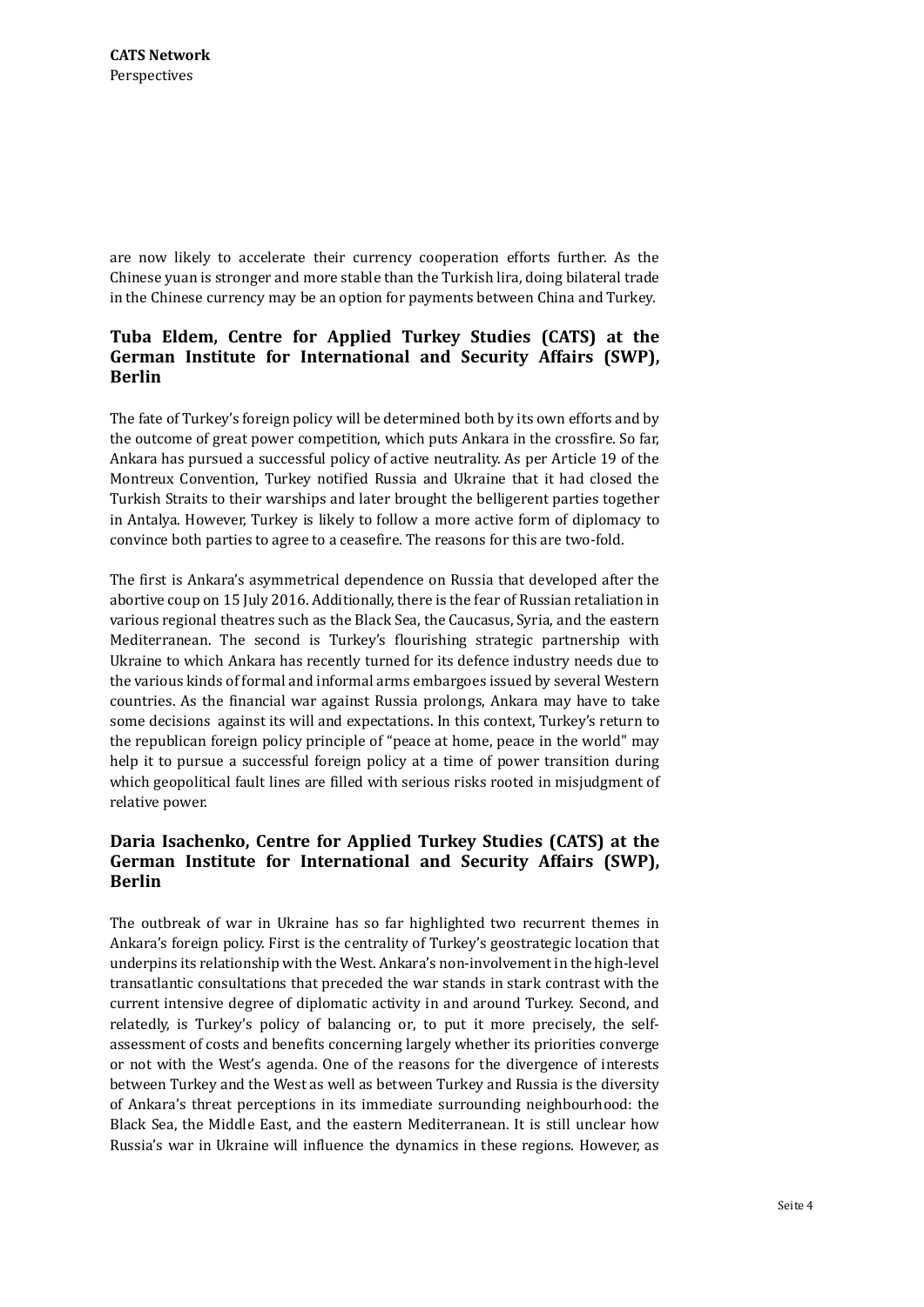long as there is no direct military conflict between Russia and NATO, Turkey is still able to stick to the course of active neutrality. After all, the level of Turkey's structural exposure to Russia in the economic sphere is not comparable to other European countries.

#### **Andrey Kortunov, Russian International Affairs Council, Moscow**

The ongoing military conflict in Ukraine might produce at least two new opportunities for Turkey's foreign policy. First, it is likely to distract Russia's attention from other regional crises where Moscow and Ankara have diverging interests such as in Syria, Libya, and the South Caucasus. The change in Russia's priorities opens ways for strengthening Turkey's positions in these crises and for changing the local balances of power. Second, in the context of a sharp confrontation between Russia and the West, the latter needs Turkey on its side more than even before. Therefore, the Ukraine conflict strengthens Turkey's bargaining positions in dealing with the US, with NATO, and arguably even with the EU. At the same time, it is unlikely that President Erdoğan can play the role of an efficient mediator between Russia and Ukraine. He is not in a position to claim that he is equidistant from Moscow and Kyiv; of note, since 2014, Erdoğan has consistently taken a strong pro-Ukrainian position on all disputes between Russia and Ukraine. Therefore, it is unlikely that President Putin would seriously consider Erdoğan as an honest broker in this conflict.

## **Alan Makovsky, Center for American Progress, Washington, D.C.**

Up to this point, there is little sign that the war is affecting Turkey's basic foreign policy, particularly its "balancing" approach toward NATO and Russia. As was the case with past Russian regional incursions, Ankara embraces the NATO position rhetorically while rejecting sanctions on Russia, although with some additional wrinkles this time, such as armed drone sales to Ukraine and the closing of the Turkish Straits.

Russia, the US, and NATO seem to be acquiescing to this balancing act so far – in part, because Turkey is the conflict's leading potential mediator – although the US will be watching closely to make sure Ankara does not assist Russia in major sanctions circumvention. Turkey would desperately like its mediation to be successful, enhancing its international prestige and, more importantly, seemingly justifying its policy of balancing between Russia and NATO allies and thereby possibly winning more acceptance from the latter.

The basic structure of, and tensions in, the US-Turkish-Russian triangle have not changed. President Erdoğan shows no sign of giving up the S-400s, which remain of critical concern to Washington, especially the US Congress; Turkey still fears the prospect of Russia – or Syria, with Russia's blessing – driving millions of Syrians from Idlib into Turkey, and the US seems unlikely to cut ties with the Kurdish YPG militia.